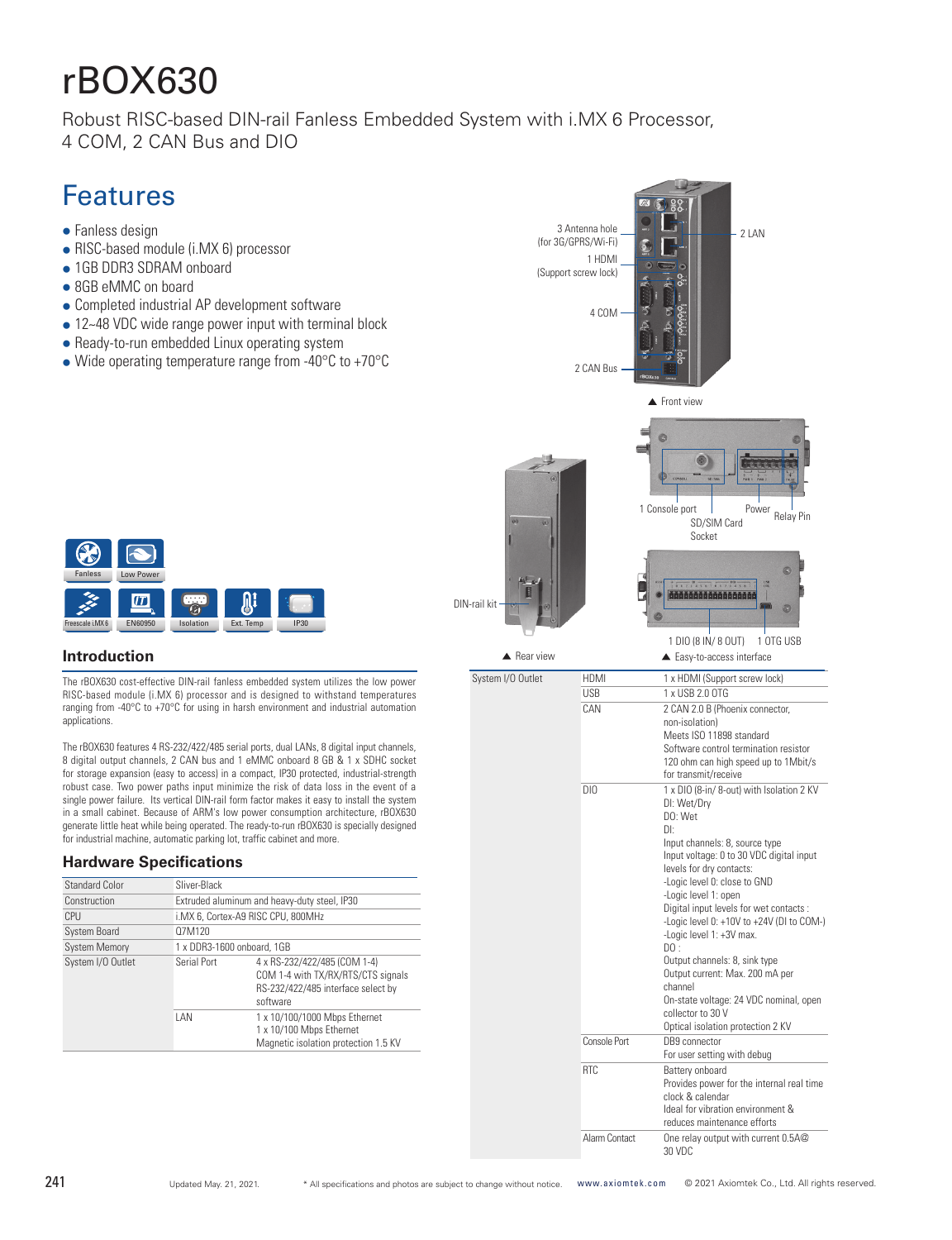### **Hardware Specifications Ordering Information**

| System I/O Outlet            | <b>Wireless</b>                                                                                                                                                                                  | 1 x Mini card socket (supports USB<br>interface) with 1 x SIM Socket by outside<br>access and is easy plug/pull. |
|------------------------------|--------------------------------------------------------------------------------------------------------------------------------------------------------------------------------------------------|------------------------------------------------------------------------------------------------------------------|
|                              |                                                                                                                                                                                                  | 1 x Mini card socket (supports USB&PCIE<br>interface) with 1 x SIM Socket by inside                              |
| Watchdog Timer               | WDT 1: one step is 1 sec, 255 levels                                                                                                                                                             |                                                                                                                  |
| I FD <sub>s</sub>            | System                                                                                                                                                                                           | Power, Alarm, Ready/Active, COM<br>(TX, RX), Wireless                                                            |
|                              | Alarm                                                                                                                                                                                            | DC PWR1 or PWR2                                                                                                  |
| Storage                      | 1 x eMMC 8 GB onboard (for boot disk)<br>Supports 1 x SDHC Card (easy-to-access, for store only.)                                                                                                |                                                                                                                  |
| Installation                 | DIN-rail, wall mount                                                                                                                                                                             |                                                                                                                  |
| Power Supply                 | Power Input                                                                                                                                                                                      | 2 power paths with terminal block                                                                                |
|                              | Power Input Range                                                                                                                                                                                | 12-48 VDC                                                                                                        |
|                              | Power Input Rating                                                                                                                                                                               | 12-48 VDC, 0.74-0.23A                                                                                            |
|                              | Power Protection                                                                                                                                                                                 | DC Version:<br>OVP (Over voltage protection)<br>UVP (Under voltage protection)<br>Reverse protection             |
| <b>Operating Temperature</b> | -40°C to +70°C (-40°F to +158°F)                                                                                                                                                                 |                                                                                                                  |
| Humidity                     | $10\% - 95\%$                                                                                                                                                                                    |                                                                                                                  |
| <b>Vibration Fndurance</b>   | 5G @ 10-150Hz, amplitude 0.35ms                                                                                                                                                                  |                                                                                                                  |
| Weight (net/gross)           | 0.9 kg (2 lb)/1.3kg (2.87 lb)                                                                                                                                                                    |                                                                                                                  |
| Dimensions                   | 55 mm (2.16") (W) x 110 mm (4.33") (D) x 155 mm (6.10") (H)                                                                                                                                      |                                                                                                                  |
| OS Linux                     | <b>l</b> inux<br>Host OS/ Development OS : Ubuntu 12.04 Yocto Dora LTS<br>Toolchain/ Cross compiler : Freescale Yocto<br>Kernel: 3.0.35 (with Freescale and Axiomtek hardware<br>modified patch) |                                                                                                                  |
| Certificate                  | FCC Part 18<br>Heavy Industrial CE                                                                                                                                                               |                                                                                                                  |

| <b>Standard</b>                      |                                                                                                                                       |
|--------------------------------------|---------------------------------------------------------------------------------------------------------------------------------------|
| rBOX630-8F-FL-DC<br>(P/N:E26M630101) | Robust DIN-rail fanless embedded system with Q7-RISC<br>module (i.MX 6), 4 COM, 2 CAN and DIO<br>$(-40^{\circ}$ C to $+70^{\circ}$ C) |

### **Optional**

| 826M1000040F                      | Wall mount kit |
|-----------------------------------|----------------|
| Wireless (3G/GPS or Wi-Fi) module |                |

### **Packing list**

### 1 x CD

8 x Screws

- 1 x Din-rail kit
- 1 x Console cable
- 1 x 6-pin terminal block for CANbus port 1 x 8-pin terminal block for power port
- 1 x 18-pin terminal block for DIO port

### **Dimensions**



*4*